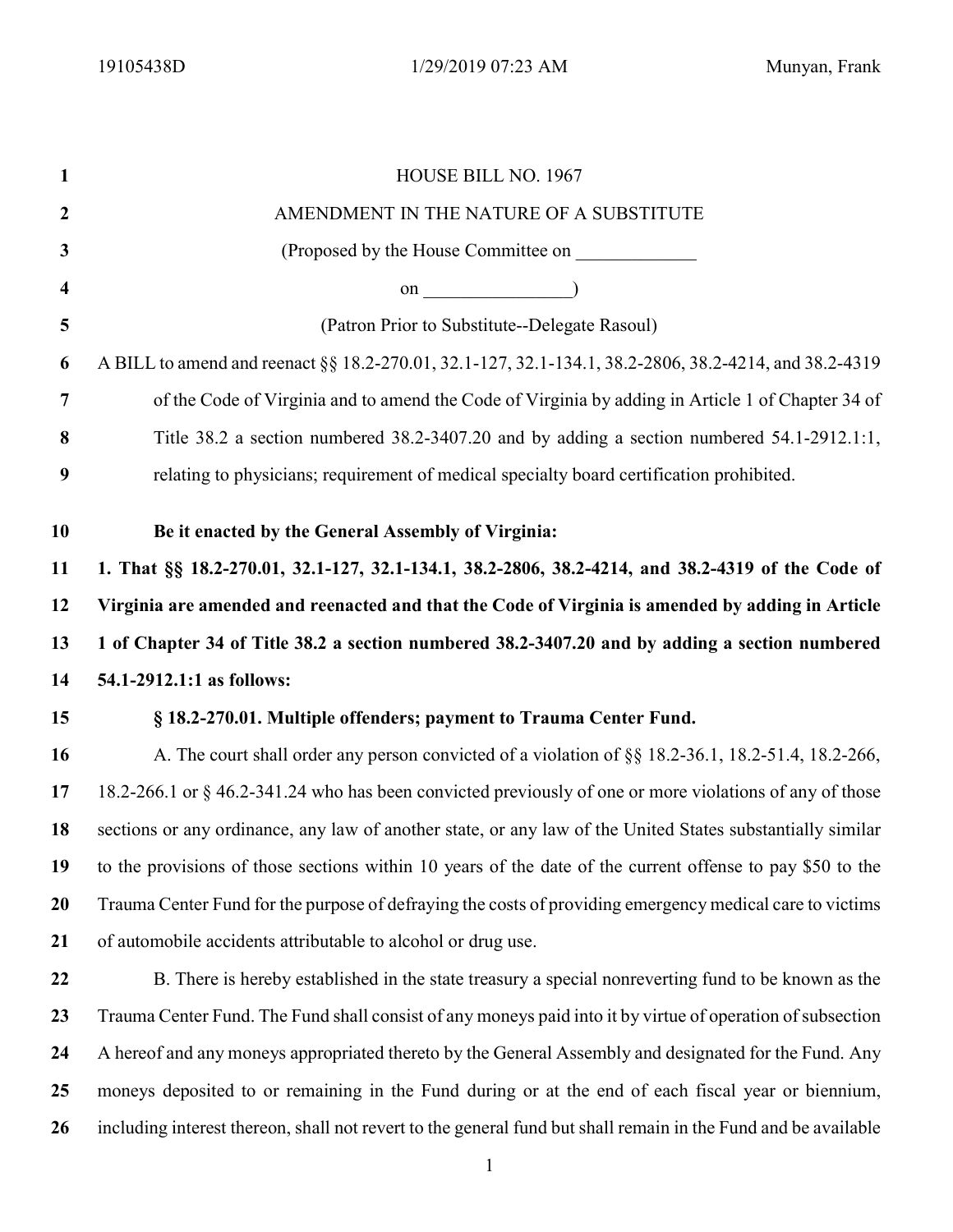19105438D 1/29/2019 07:23 AM Munyan, Frank

27 for allocation in ensuing fiscal years. The Department of Health shall award and administer grants from the Trauma Center Fund to appropriate trauma centers based on the cost to provide emergency medical 29 care to victims of automobile accidents. The Department of Health shall develop, on or before October 1, 2004, written criteria for the awarding of such grants that shall be evaluated and, if necessary, revised on 31 an annual basis. On and after July 1, 2019, the criteria for the awarding of such grants shall not include a requirement mandating active specialty certification by physicians on the medical staff of, or employed by, a facility receiving such grants.

## 34 § 32.1-127. Regulations.

A. The regulations promulgated by the Board to carry out the provisions of this article shall be in substantial conformity to the standards of health, hygiene, sanitation, construction and safety as established and recognized by medical and health care professionals and by specialists in matters of public health and safety, including health and safety standards established under provisions of Title XVIII and Title XIX of the Social Security Act, and to the provisions of Article 2 (§ 32.1-138 et seq.).

B. Such regulations:

1. Shall include minimum standards for (i) the construction and maintenance of hospitals, nursing homes and certified nursing facilities to ensure the environmental protection and the life safety of its 43 patients, employees, and the public; (ii) the operation, staffing and equipping of hospitals, nursing homes and certified nursing facilities; (iii) qualifications and training of staff of hospitals, nursing homes and certified nursing facilities, except those professionals licensed or certified by the Department of Health Professions; (iv) conditions under which a hospital or nursing home may provide medical and nursing services to patients in their places of residence; and (v) policies related to infection prevention, disaster preparedness, and facility security of hospitals, nursing homes, and certified nursing facilities. For purposes of this paragraph, facilities in which five or more first trimester abortions per month are performed shall be classified as a category of "hospital";

2. Shall provide that at least one physician who is licensed to practice medicine in this Commonwealth shall be on call at all times, though not necessarily physically present on the premises, at each hospital which operates or holds itself out as operating an emergency service;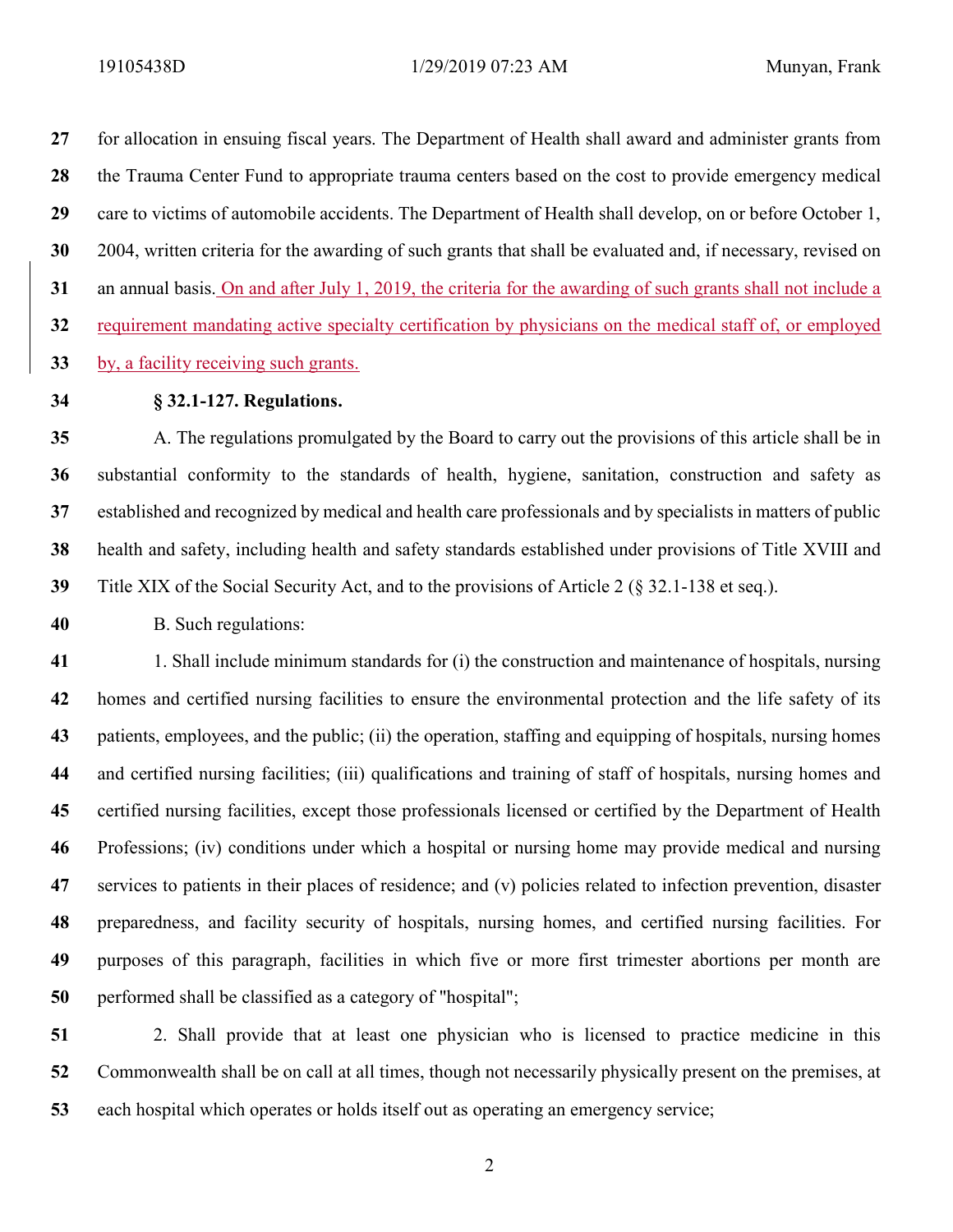3. May classify hospitals and nursing homes by type of specialty or service and may provide for licensing hospitals and nursing homes by bed capacity and by type of specialty or service;

4. Shall also require that each hospital establish a protocol for organ donation, in compliance with federal law and the regulations of the Centers for Medicare and Medicaid Services (CMS), particularly 42 C.F.R. § 482.45. Each hospital shall have an agreement with an organ procurement organization designated in CMS regulations for routine contact, whereby the provider's designated organ procurement organization certified by CMS (i) is notified in a timely manner of all deaths or imminent deaths of patients in the hospital and (ii) is authorized to determine the suitability of the decedent or patient for organ donation and, in the absence of a similar arrangement with any eye bank or tissue bank in Virginia certified by the Eye Bank Association of America or the American Association of Tissue Banks, the suitability for tissue and eye donation. The hospital shall also have an agreement with at least one tissue bank and at least one eye bank to cooperate in the retrieval, processing, preservation, storage, and distribution of tissues and eyes to ensure that all usable tissues and eyes are obtained from potential donors and to avoid interference with organ procurement. The protocol shall ensure that the hospital collaborates with the designated organ procurement organization to inform the family of each potential donor of the option to donate organs, tissues, or eyes or to decline to donate. The individual making contact with the family shall have completed a course in the methodology for approaching potential donor families and requesting organ or tissue donation that (a) is offered or approved by the organ procurement organization and designed in conjunction with the tissue and eye bank community and (b) encourages discretion and sensitivity according to the specific circumstances, views, and beliefs of the relevant family. In addition, the hospital shall work cooperatively with the designated organ procurement organization in educating the staff responsible for contacting the organ procurement organization's personnel on donation issues, the proper review of death records to improve identification of potential donors, and the proper procedures for maintaining potential donors while necessary testing and placement of potential donated organs, tissues, and eyes takes place. This process shall be followed, without exception, unless the family of the relevant decedent or patient has expressed opposition to organ donation, the chief administrative officer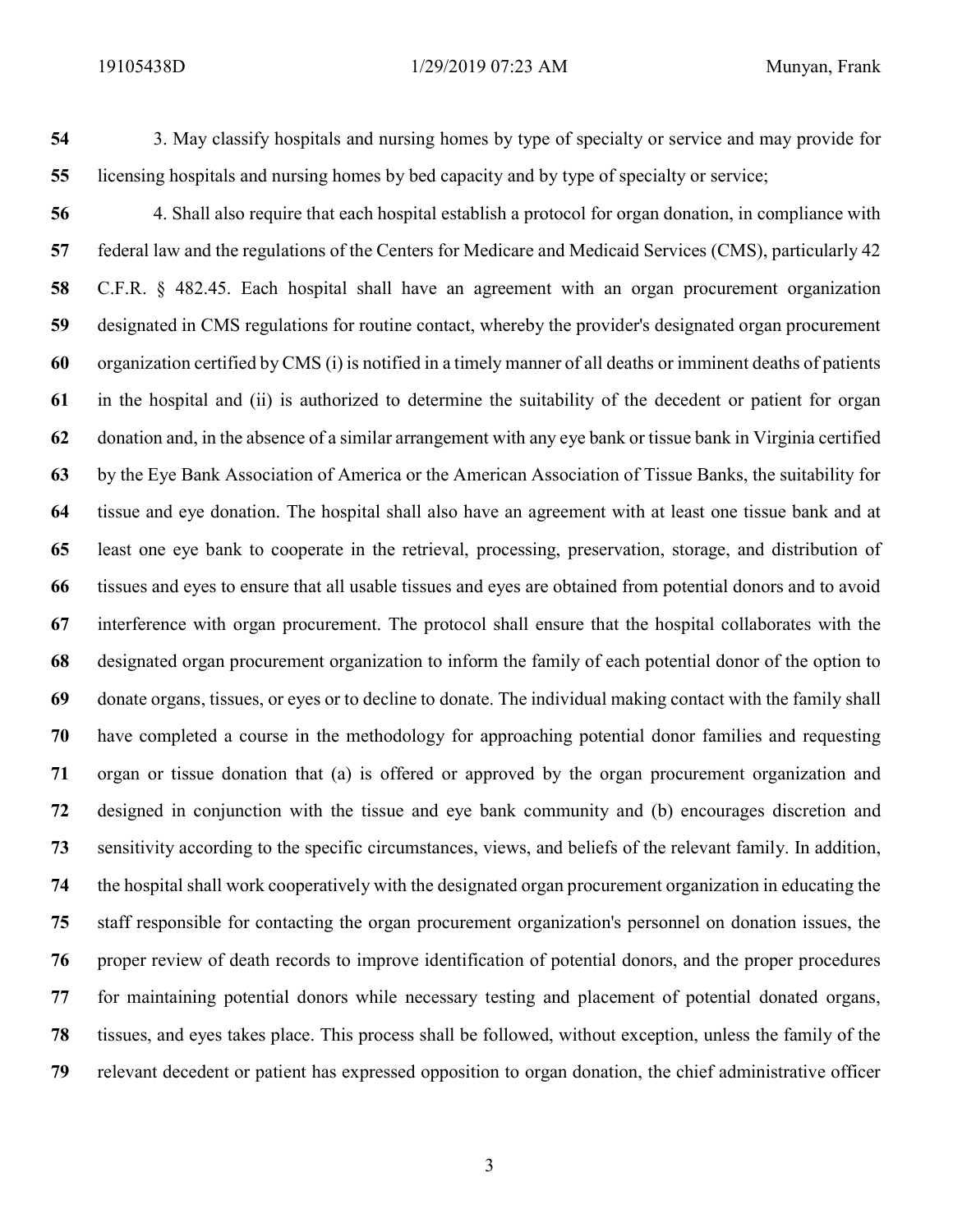of the hospital or his designee knows of such opposition, and no donor card or other relevant document, 81 such as an advance directive, can be found;

5. Shall require that each hospital that provides obstetrical services establish a protocol for 83 admission or transfer of any pregnant woman who presents herself while in labor;

6. Shall also require that each licensed hospital develop and implement a protocol requiring written discharge plans for identified, substance-abusing, postpartum women and their infants. The protocol shall require that the discharge plan be discussed with the patient and that appropriate referrals for the mother and the infant be made and documented. Appropriate referrals may include, but need not be limited to, 88 treatment services, comprehensive early intervention services for infants and toddlers with disabilities and 89 their families pursuant to Part H of the Individuals with Disabilities Education Act, 20 U.S.C. § 1471 et seq., and family-oriented prevention services. The discharge planning process shall involve, to the extent possible, the father of the infant and any members of the patient's extended family who may participate in 92 the follow-up care for the mother and the infant. Immediately upon identification, pursuant to  $\S$  54.1-2403.1, of any substance-abusing, postpartum woman, the hospital shall notify, subject to federal law restrictions, the community services board of the jurisdiction in which the woman resides to appoint a discharge plan manager. The community services board shall implement and manage the discharge plan; 7. Shall require that each nursing home and certified nursing facility fully disclose to the applicant

for admission the home's or facility's admissions policies, including any preferences given;

8. Shall require that each licensed hospital establish a protocol relating to the rights and responsibilities of patients which shall include a process reasonably designed to inform patients of such rights and responsibilities. Such rights and responsibilities of patients, a copy of which shall be given to patients on admission, shall be consistent with applicable federal law and regulations of the Centers for 102 Medicare and Medicaid Services;

9. Shall establish standards and maintain a process for designation of levels or categories of care in neonatal services according to an applicable national or state-developed evaluation system. Such standards may be differentiated for various levels or categories of care and may include, but need not be limited to, requirements for staffing credentials, staff/patient ratios, equipment, and medical protocols;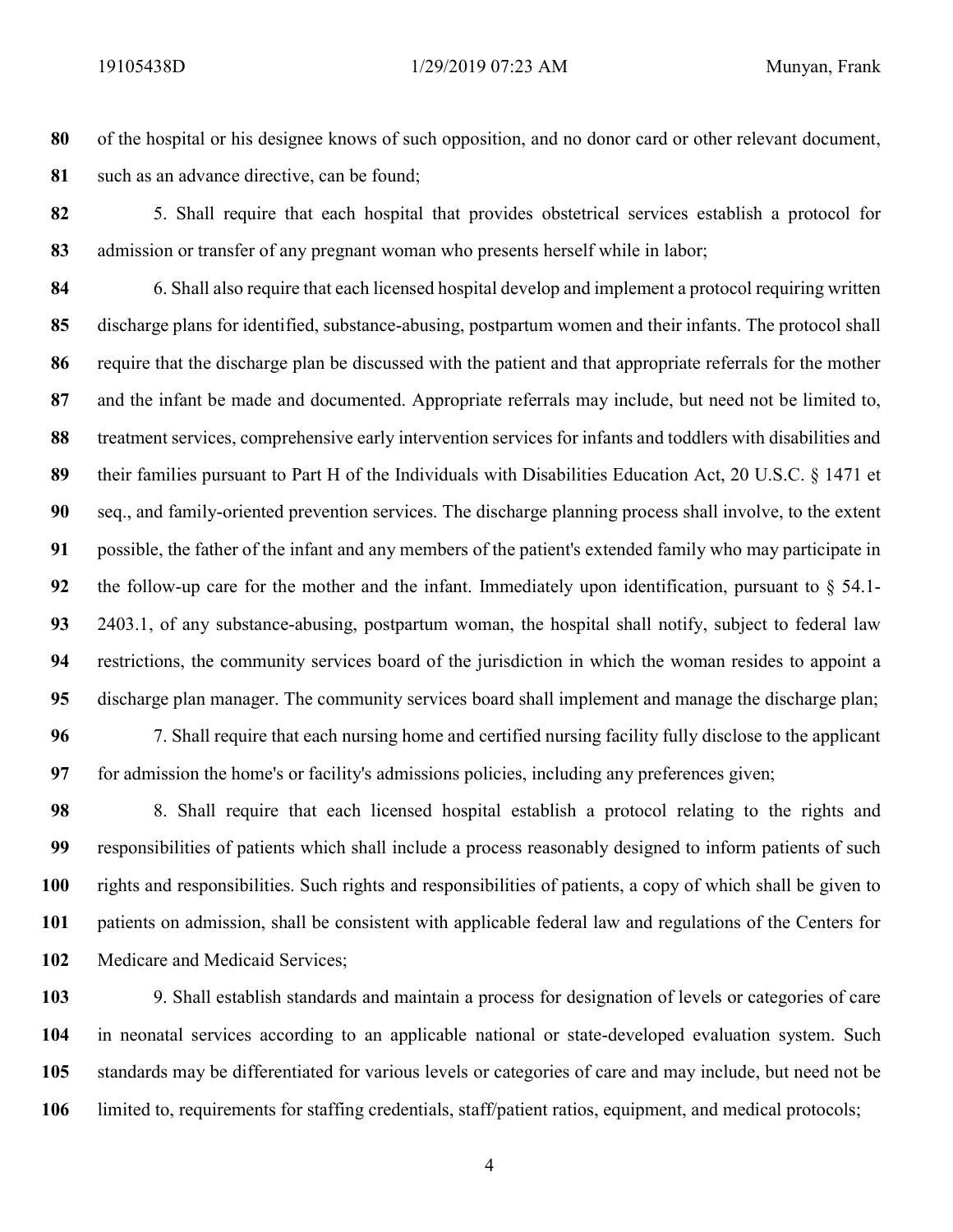10. Shall require that each nursing home and certified nursing facility train all employees who are mandated to report adult abuse, neglect, or exploitation pursuant to § 63.2-1606 on such reporting procedures and the consequences for failing to make a required report;

11. Shall permit hospital personnel, as designated in medical staff bylaws, rules and regulations, or hospital policies and procedures, to accept emergency telephone and other verbal orders for medication or treatment for hospital patients from physicians, and other persons lawfully authorized by state statute to give patient orders, subject to a requirement that such verbal order be signed, within a reasonable period of time not to exceed 72 hours as specified in the hospital's medical staff bylaws, rules and regulations or hospital policies and procedures, by the person giving the order, or, when such person is not available within the period of time specified, co-signed by another physician or other person authorized to give the order;

118 12. Shall require, unless the vaccination is medically contraindicated or the resident declines the offer of the vaccination, that each certified nursing facility and nursing home provide or arrange for the administration to its residents of (i) an annual vaccination against influenza and (ii) a pneumococcal vaccination, in accordance with the most recent recommendations of the Advisory Committee on Immunization Practices of the Centers for Disease Control and Prevention;

123 13. Shall require that each nursing home and certified nursing facility register with the Department of State Police to receive notice of the registration or reregistration of any sex offender within the same or a contiguous zip code area in which the home or facility is located, pursuant to § 9.1-914;

126 14. Shall require that each nursing home and certified nursing facility ascertain, prior to admission, whether a potential patient is a registered sex offender, if the home or facility anticipates the potential 128 patient will have a length of stay greater than three days or in fact stays longer than three days;

15. Shall require that each licensed hospital include in its visitation policy a provision allowing each adult patient to receive visits from any individual from whom the patient desires to receive visits, subject to other restrictions contained in the visitation policy including, but not limited to, those related to the patient's medical condition and the number of visitors permitted in the patient's room simultaneously;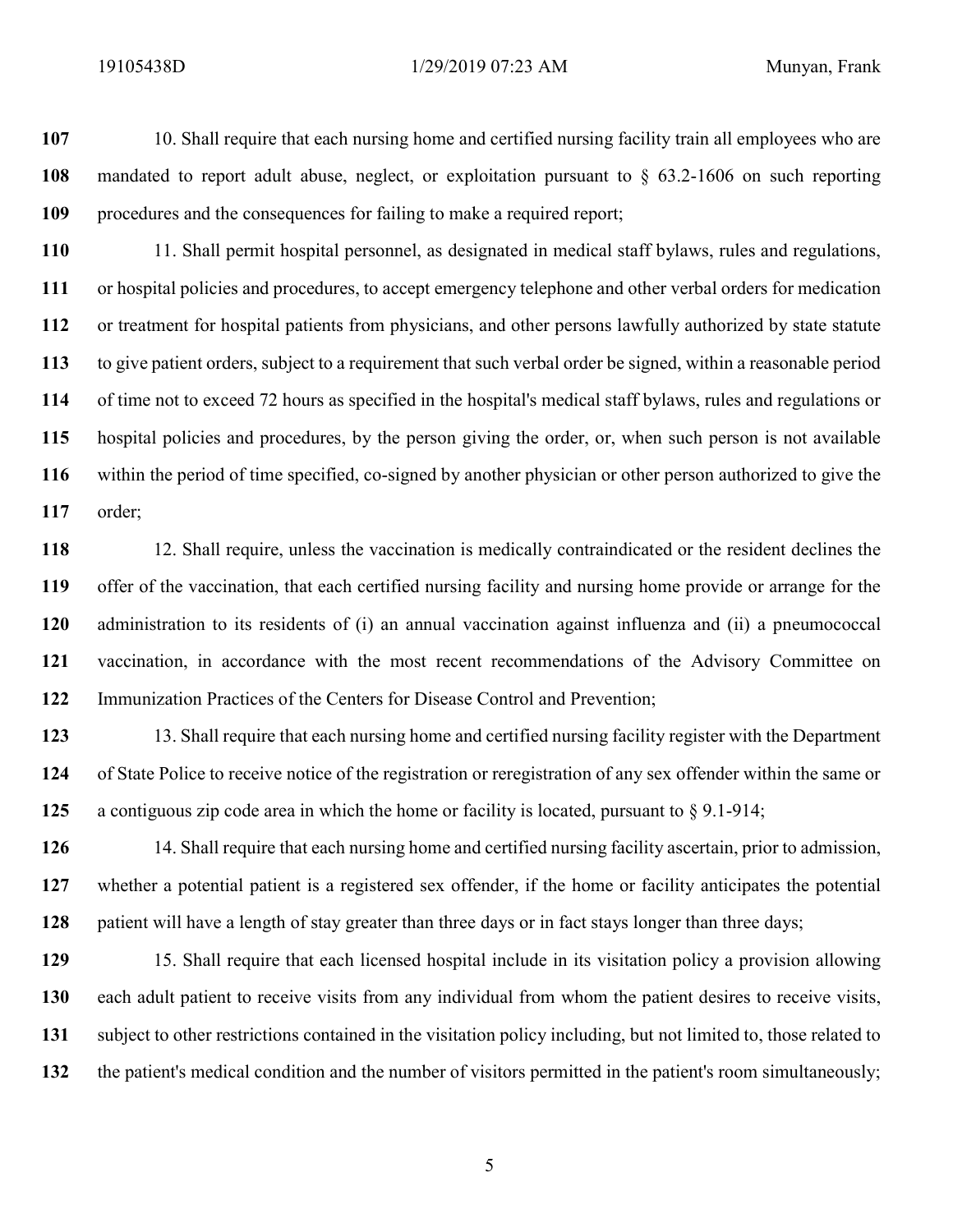19105438D 1/29/2019 07:23 AM Munyan, Frank

16. Shall require that each nursing home and certified nursing facility shall, upon the request of the facility's family council, send notices and information about the family council mutually developed by the family council and the administration of the nursing home or certified nursing facility, and provided to the facility for such purpose, to the listed responsible party or a contact person of the resident's choice up to six times per year. Such notices may be included together with a monthly billing statement or other regular communication. Notices and information shall also be posted in a designated location within the nursing home or certified nursing facility. No family member of a resident or other resident representative shall be restricted from participating in meetings in the facility with the families or resident representatives 141 of other residents in the facility;

142 17. Shall require that each nursing home and certified nursing facility maintain liability insurance coverage in a minimum amount of \$1 million, and professional liability coverage in an amount at least equal to the recovery limit set forth in § 8.01-581.15, to compensate patients or individuals for injuries 145 and losses resulting from the negligent or criminal acts of the facility. Failure to maintain such minimum 146 insurance shall result in revocation of the facility's license;

18. Shall require each hospital that provides obstetrical services to establish policies to follow when a stillbirth, as defined in § 32.1-69.1, occurs that meet the guidelines pertaining to counseling patients and their families and other aspects of managing stillbirths as may be specified by the Board in its regulations;

151 19. Shall require each nursing home to provide a full refund of any unexpended patient funds on deposit with the facility following the discharge or death of a patient, other than entrance-related fees paid to a continuing care provider as defined in § 38.2-4900, within 30 days of a written request for such funds by the discharged patient or, in the case of the death of a patient, the person administering the person's estate in accordance with the Virginia Small Estates Act (§ 64.2-600 et seq.);

20. Shall require that each hospital that provides inpatient psychiatric services establish a protocol that requires, for any refusal to admit (i) a medically stable patient referred to its psychiatric unit, direct verbal communication between the on-call physician in the psychiatric unit and the referring physician, if requested by such referring physician, and prohibits on-call physicians or other hospital staff from refusing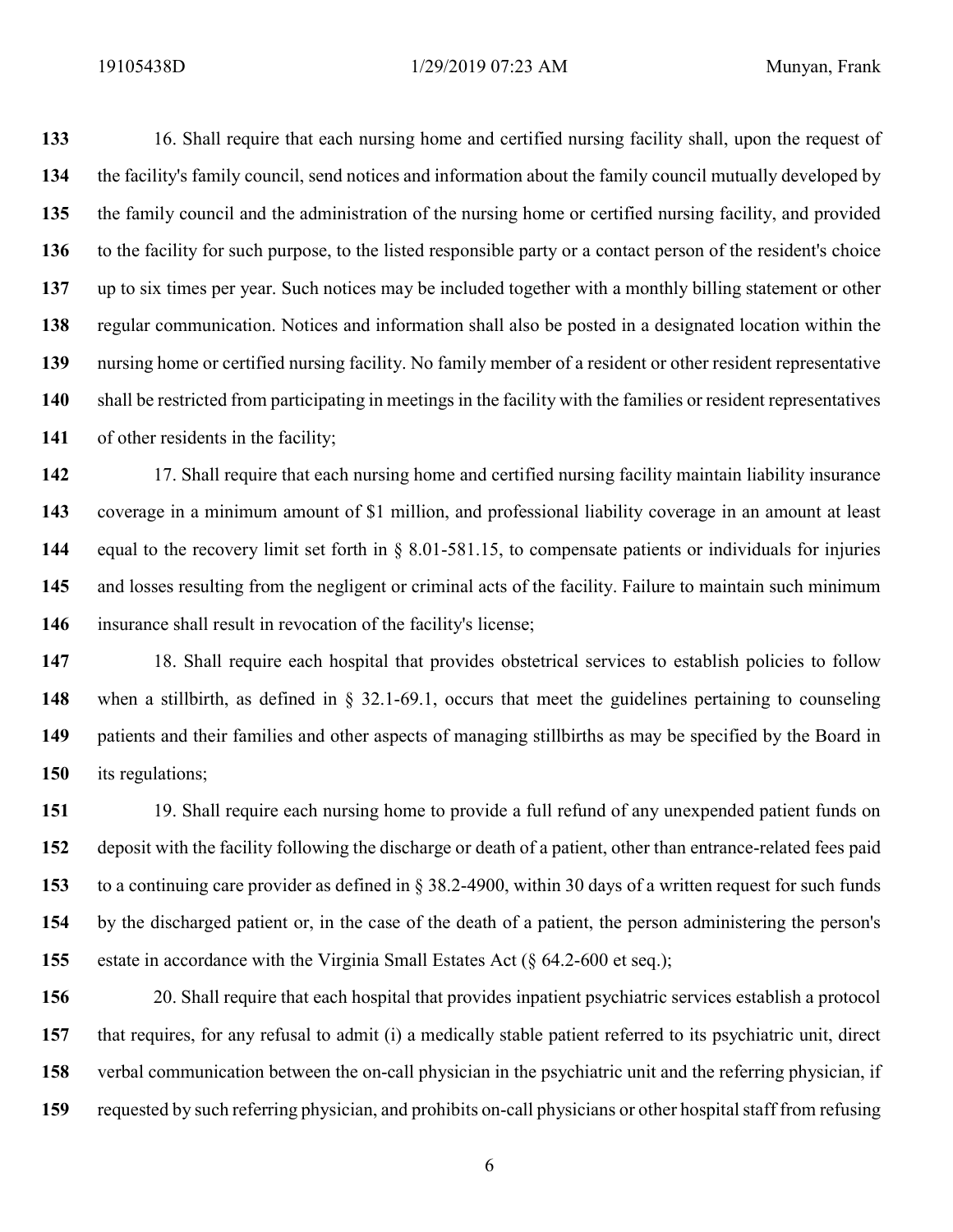a request for such direct verbal communication by a referring physician and (ii) a patient for whom there is a question regarding the medical stability or medical appropriateness of admission for inpatient psychiatric services due to a situation involving results of a toxicology screening, the on-call physician in the psychiatric unit to which the patient is sought to be transferred to participate in direct verbal communication, either in person or via telephone, with a clinical toxicologist or other person who is a Certified Specialist in Poison Information employed by a poison control center that is accredited by the American Association of Poison Control Centers to review the results of the toxicology screen and 167 determine whether a medical reason for refusing admission to the psychiatric unit related to the results of 168 the toxicology screen exists, if requested by the referring physician;

21. Shall require that each hospital that is equipped to provide life-sustaining treatment shall develop a policy governing determination of the medical and ethical appropriateness of proposed medical care, which shall include (i) a process for obtaining a second opinion regarding the medical and ethical appropriateness of proposed medical care in cases in which a physician has determined proposed care to be medically or ethically inappropriate; (ii) provisions for review of the determination that proposed medical care is medically or ethically inappropriate by an interdisciplinary medical review committee and a determination by the interdisciplinary medical review committee regarding the medical and ethical appropriateness of the proposed health care; and (iii) requirements for a written explanation of the decision reached by the interdisciplinary medical review committee, which shall be included in the patient's medical record. Such policy shall ensure that the patient, his agent, or the person authorized to make medical decisions pursuant to § 54.1-2986 (a) are informed of the patient's right to obtain his medical record and to obtain an independent medical opinion and (b) afforded reasonable opportunity to participate in the medical review committee meeting. Nothing in such policy shall prevent the patient, his agent, or the person authorized to make medical decisions pursuant to § 54.1-2986 from obtaining legal counsel to represent the patient or from seeking other remedies available at law, including seeking court review, provided that the patient, his agent, or the person authorized to make medical decisions pursuant to § 54.1- 2986, or legal counsel provides written notice to the chief executive officer of the hospital within 14 days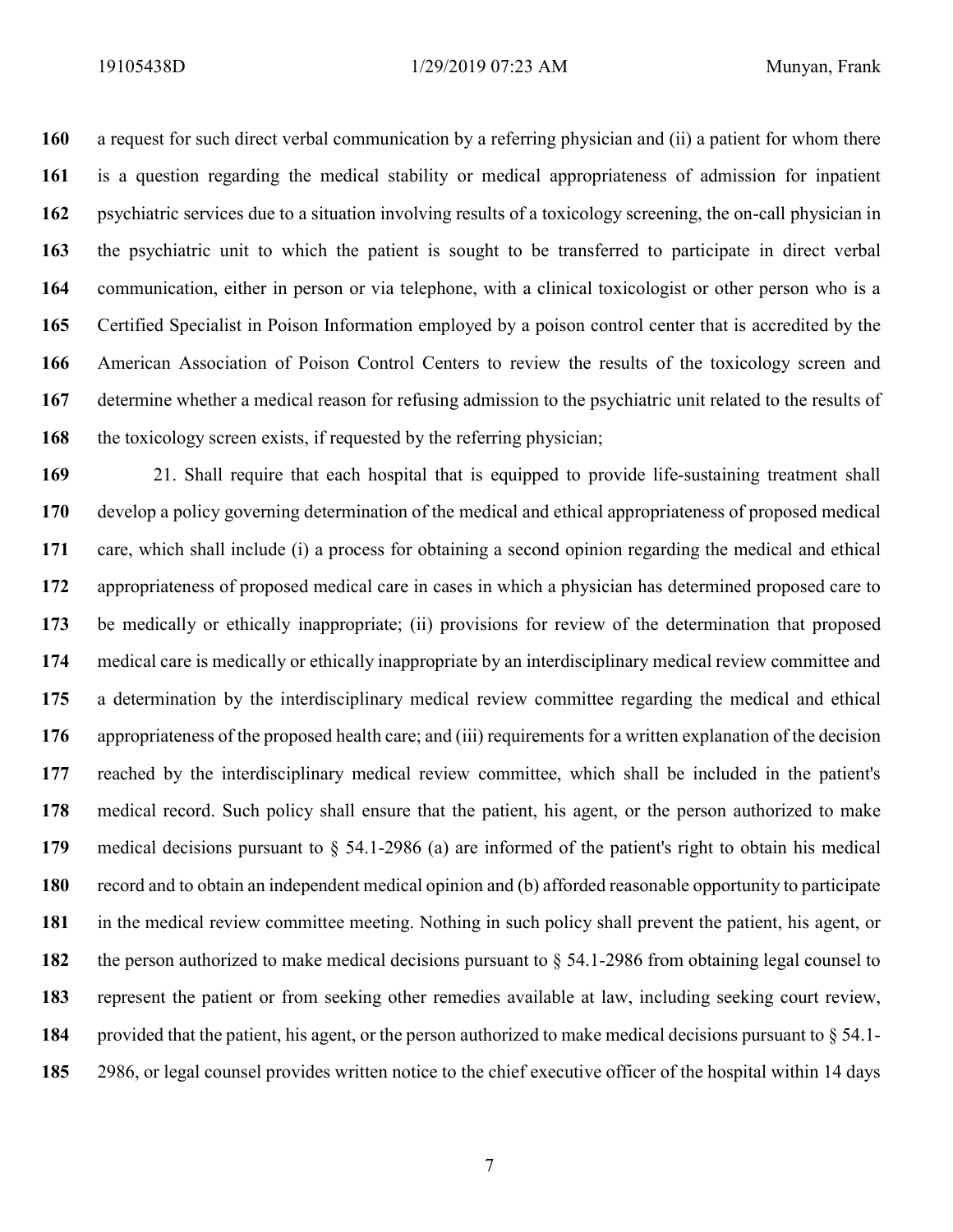186 of the date on which the physician's determination that proposed medical treatment is medically or 187 ethically inappropriate is documented in the patient's medical record;

22. Shall require every hospital with an emergency department to establish protocols to ensure that security personnel of the emergency department, if any, receive training appropriate to the populations served by the emergency department, which may include training based on a trauma-informed approach in identifying and safely addressing situations involving patients or other persons who pose a risk of harm to themselves or others due to mental illness or substance abuse or who are experiencing a mental health 193 crisis; and

23. (Effective March 1, 2019) Shall require that each hospital establish a protocol requiring that, before a health care provider arranges for air medical transportation services for a patient who does not have an emergency medical condition as defined in 42 U.S.C. § 1395dd(e)(1), the hospital shall provide the patient or his authorized representative with written or electronic notice that the patient (i) may have a choice of transportation by an air medical transportation provider or medically appropriate ground transportation by an emergency medical services provider and (ii) will be responsible for charges incurred 200 for such transportation in the event that the provider is not a contracted network provider of the patient's 201 health insurance carrier or such charges are not otherwise covered in full or in part by the patient's health 202 insurance plan; and

203 24. Shall provide that a hospital or nursing home that employs a person licensed to practice 204 medicine in the Commonwealth may consider active certification of the physician by a medical specialty 205 board of the American Board of Medical Specialties, the National Board of Physicians and Surgeons, the 206 American Osteopathic Association, or the National Board of Osteopathic Physicians and Surgeons as a 207 criterion for employment. If certification is required as a prerequisite for employment, alternative 208 certification with the American Osteopathic Association, National Board of Physicians and Surgeons, or 209 the National Board of Osteopathic Physicians and Surgeons shall be acceptable as a prerequisite for 210 employment. Active certification in a given medical specialty may be used as a criterion for physician 211 reimbursement, employment, hospital staff privileges or admitting privileges, licensure, medical 212 malpractice insurance coverage, or residency or fellowship program training faculty or directorship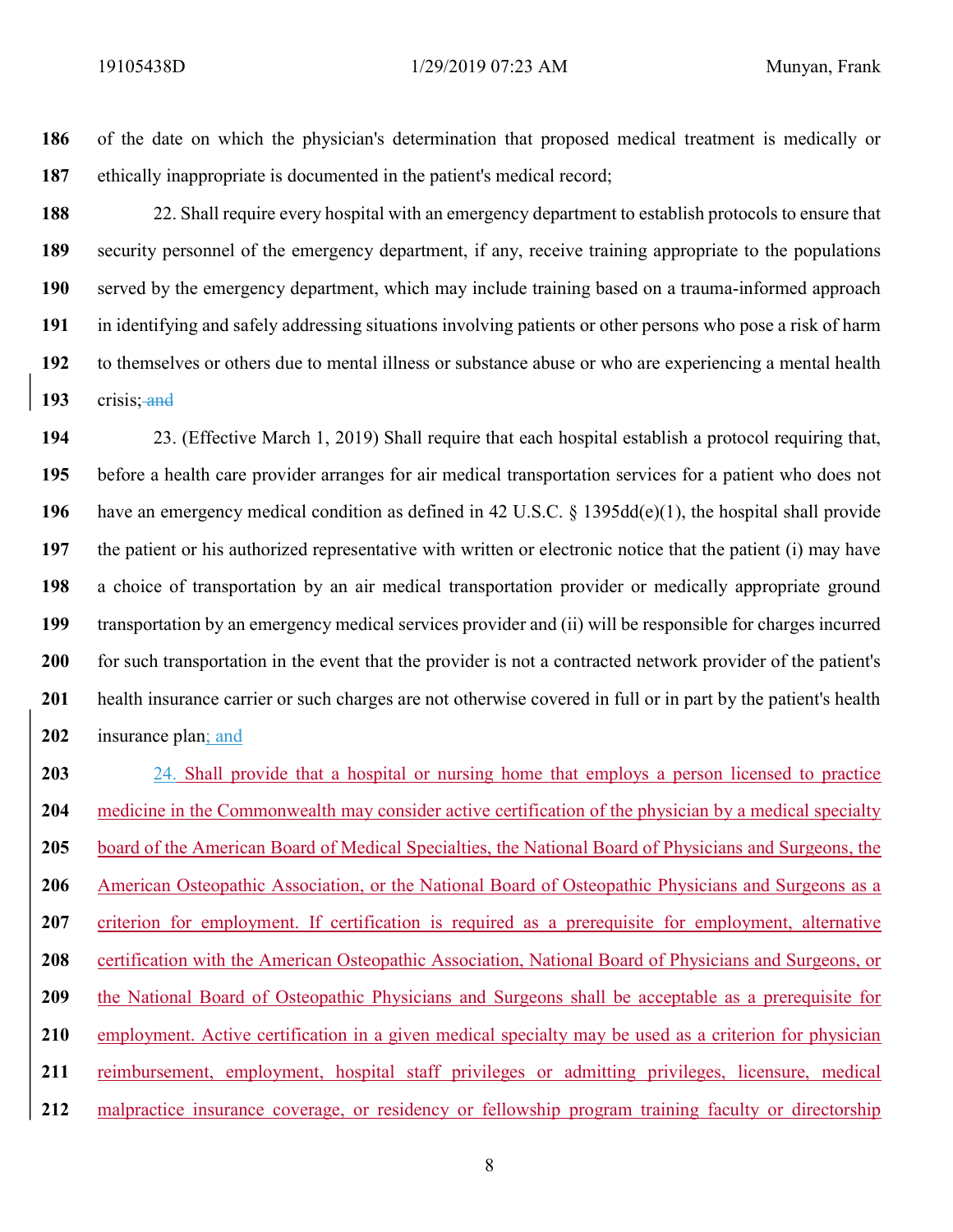213 eligibility in the Commonwealth, but requiring certification by a particular certifying organization is 214 prohibited. For the purposes of this subdivision, "active certification" means satisfactory completion of a 215 continuing education program in the practice of medicine or surgery that is approved by a national 216 accrediting organization. Such organizations include only the American Board of Medical Specialties and 217 its affiliated boards, the American Osteopathic Association, the National Board of Physicians and 218 Surgeons, the National Board of Osteopathic Physicians and Surgeons, or an equivalent board recognized 219 by the governing body of a hospital or institution.

220 C. Upon obtaining the appropriate license, if applicable, licensed hospitals, nursing homes, and 221 certified nursing facilities may operate adult day care centers.

222 D. All facilities licensed by the Board pursuant to this article which provide treatment or care for 223 hemophiliacs and, in the course of such treatment, stock clotting factors, shall maintain records of all lot 224 numbers or other unique identifiers for such clotting factors in order that, in the event the lot is found to 225 be contaminated with an infectious agent, those hemophiliacs who have received units of this 226 contaminated clotting factor may be apprised of this contamination. Facilities which have identified a lot 227 which is known to be contaminated shall notify the recipient's attending physician and request that he 228 notify the recipient of the contamination. If the physician is unavailable, the facility shall notify by mail, 229 return receipt requested, each recipient who received treatment from a known contaminated lot at the 230 individual's last known address.

231 § 32.1-134.1. When denial, etc., to duly licensed physician of staff membership or professional 232 privileges improper.

233 It shall be an improper practice for the governing body of a hospital which has twenty-five beds

- 234 or more and which A. As used in this section:
- 235 "Active certification" means satisfactory completion of a continuing education program in the
- 236 practice of medicine or surgery that is approved by the American Board of Medical Specialties or an
- 237 affiliate thereof, the National Board of Physicians and Surgeons, the American Osteopathic Association,
- 238 or the National Board of Osteopathic Physicians and Surgeons.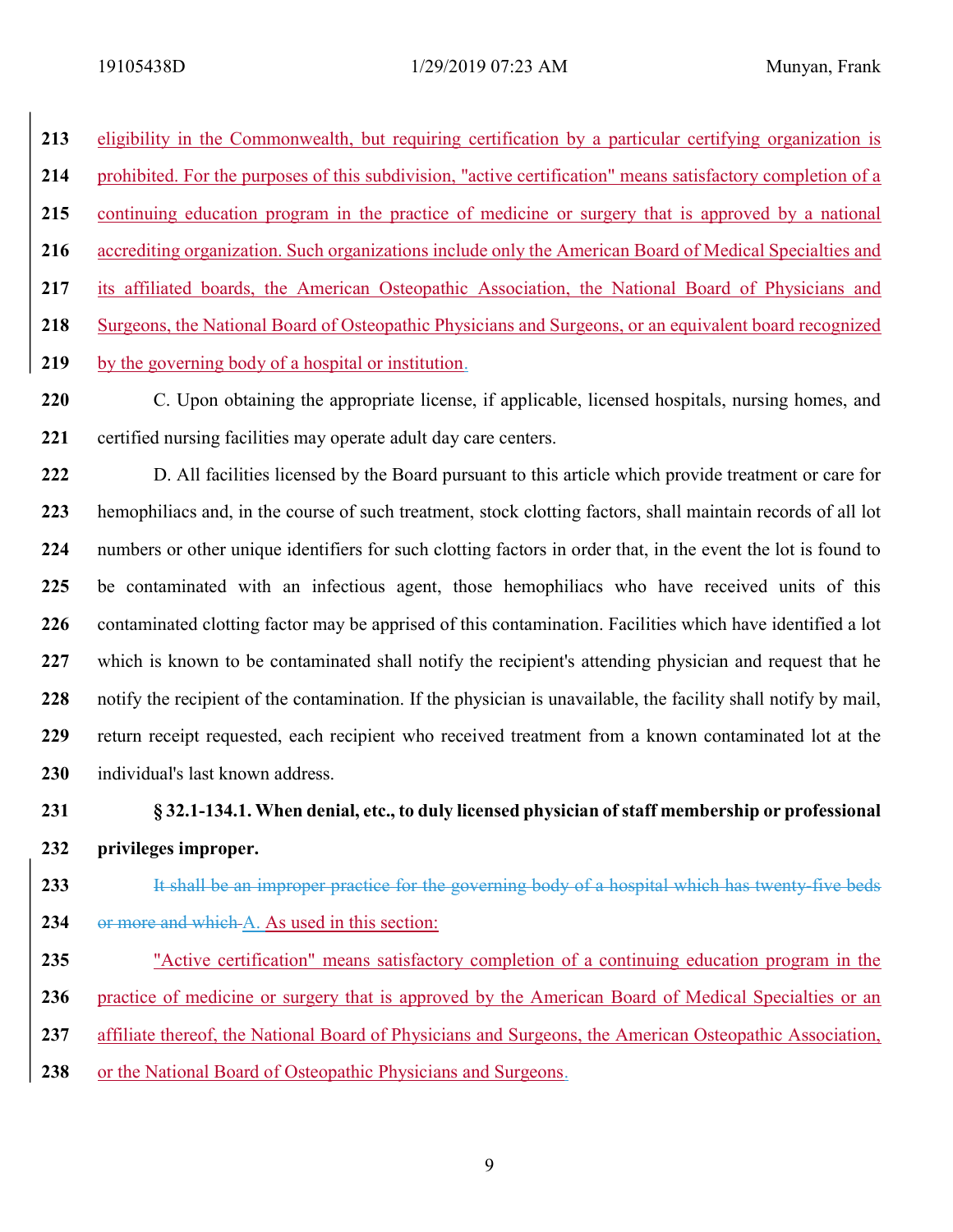239 B. No hospital or other entity that has an organized medical staff or a process for credentialing 240 physicians as members of staff or employees or enters into contracts for employment with physicians and 241 that is required by state law to be licensed to refuse or shall (i) fail or refuse to act within sixty days of a 242 eompleted on an application for staff membership or professional privileges-or submitted by a licensed 243 physician, (ii) deny or withhold from a duly licensed physician staff membership or professional privileges 244 in such hospital, or to or other entity from a licensed physician, (iii) exclude or expel a licensed physician 245 from staff membership in such hospital or other entity, or  $(iv)$  curtail, terminate, or diminish in any way-a 246 physician's the professional privileges of a licensed physician in such hospital or other entity, without 247 stating in writing the reason or reasons therefor, a copy of which shall be provided to the physician. If the 248 reason or reasons stated are unrelated to standards of patient care, patient welfare, violation of the rules 249 and regulations of the institution or staff, the objectives or efficient operations of the institution,  $-\theta$  the 250 character or competency of the applicant, or misconduct in any such hospital or other entity, it such failure, 251 refusal, denial, withholding, exclusion, expulsion, curtailment, termination, or diminishment shall be 252 deemed an improper practice. 253 C. A hospital or other entity described in subsection A may consider active certification of the 254 physician by a medical specialty board of the American Board of Medical Specialties, the National Board

255 of Physicians and Surgeons, the American Osteopathic Association, or the National Board of Osteopathic 256 Physicians and Surgeons as a criterion for the granting or continuing of staff membership or professional

257 privileges to a licensed physician.

258 D. Any licensed physician licensed in this Commonwealth to practice medicine who is aggrieved 259 by any violation of this section shall have the right to seek an injunction from the circuit court of the city 260 or county in which the hospital alleged to have violated this section is located prohibiting any such further 261 violation. The provisions of this section shall not be deemed to impair or affect any other right or remedy; 262 provided that a violation of this section shall not constitute a violation of the provisions of this article for 263 the purposes of § 32.1-135.

264 § 38.2-2806. Policy forms; applicants to be issued policies; cancellation of policies; rates; 265 examination of business of association.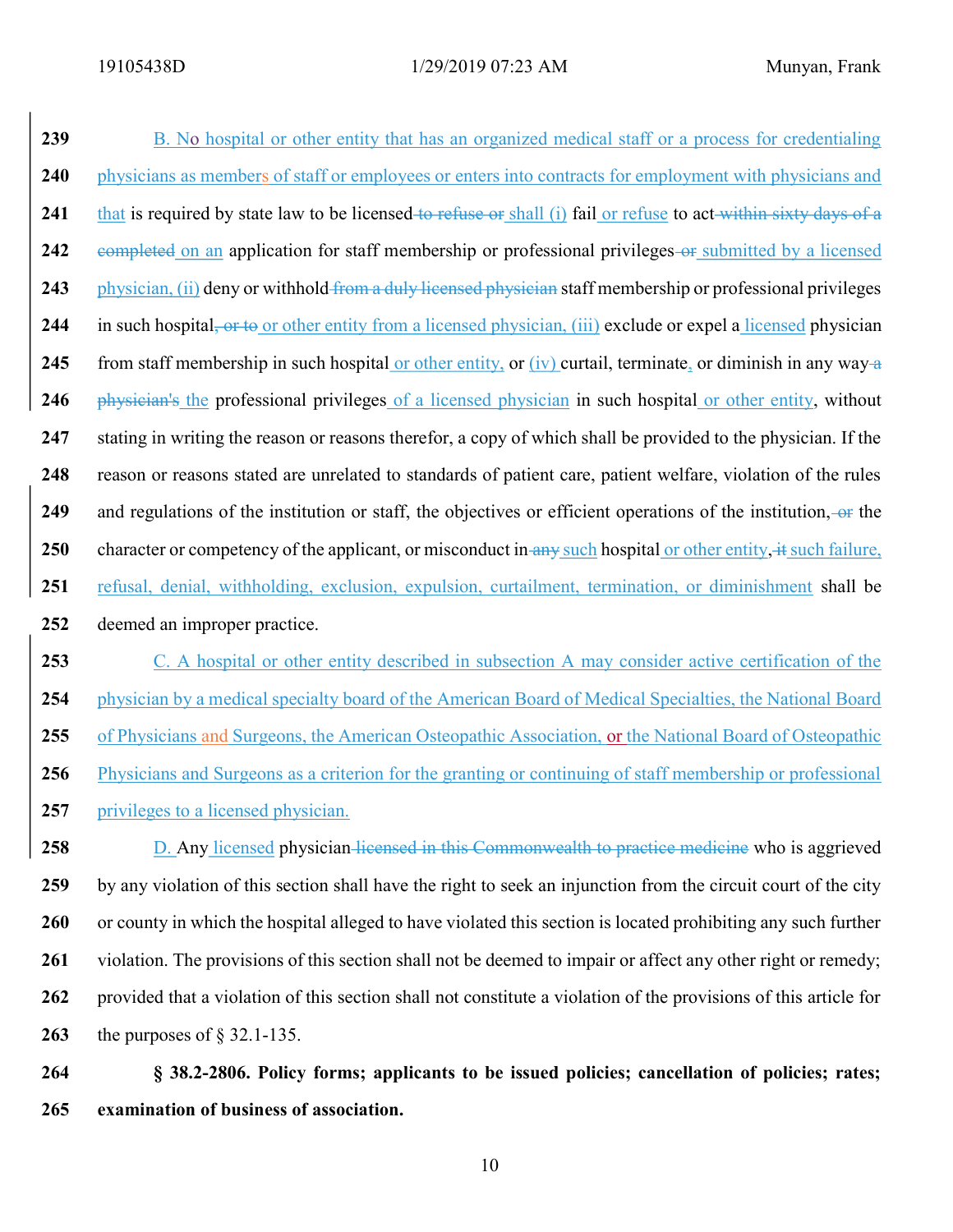266 A. All policies issued by the association shall be subject to the group retrospective premium 267 adjustment and to the stabilization reserve fund required by § 38.2-2807. No policy form shall be used by 268 the association unless it has been filed with the Commission and either (i) the Commission has approved 269 it or (ii) thirty days have elapsed and the Commission has not disapproved the form or endorsement for 270 one or more of the reasons enumerated in subsection A of  $\S 38.2-317$ .

271 B. Policies shall be issued by the association, after receipt of the premium or portion of the 272 premium prescribed by the plan of operation, to applicants that (i) meet the minimum underwriting 273 standards, and (ii) have no unpaid or uncontested premium due as evidenced by the applicant having failed 274 to make written objection to premium charges within thirty days after billing.

275 C. Any policy issued by the association may be cancelled for any one of the following reasons: (i) 276 nonpayment of premium or portion of the premium; (ii) suspension or revocation of the insured's license; 277 (iii) failure of the insured to meet the minimum underwriting standards; (iv) failure of the insured to meet 278 other minimum standards prescribed by the plan of operation; and (v) nonpayment of any stabilization 279 reserve fund charge.

280 D. The rates, rating plans, rating rules, rating classifications, premium payment plans and 281 territories applicable to the insurance written by the association, and related statistics shall be subject to 282 the provisions of Chapter 20 (§ 38.2-2000 et seq.) of this title. Due consideration shall be given to the past 283 and prospective loss and expense experience for medical malpractice insurance written and to be written 284 in this Commonwealth, trends in the frequency and severity of losses, the investment income of the 285 association, and other information the Commission requires. All rates shall be on an actuarially sound 286 basis, giving due consideration to the stabilization reserve fund, and shall be calculated to be self-287 supporting. The Commission shall take all appropriate steps to make available to the association the loss 288 and expense experience of insurers writing or having written medical malpractice insurance in this 289 Commonwealth.

290 E. All policies issued by the association shall be subject to a nonprofit group retrospective premium 291 adjustment to be approved by the Commission under which the final premium for all policyholders of the 292 association, as a group, will be calculated based upon the experience of all policyholders. The experience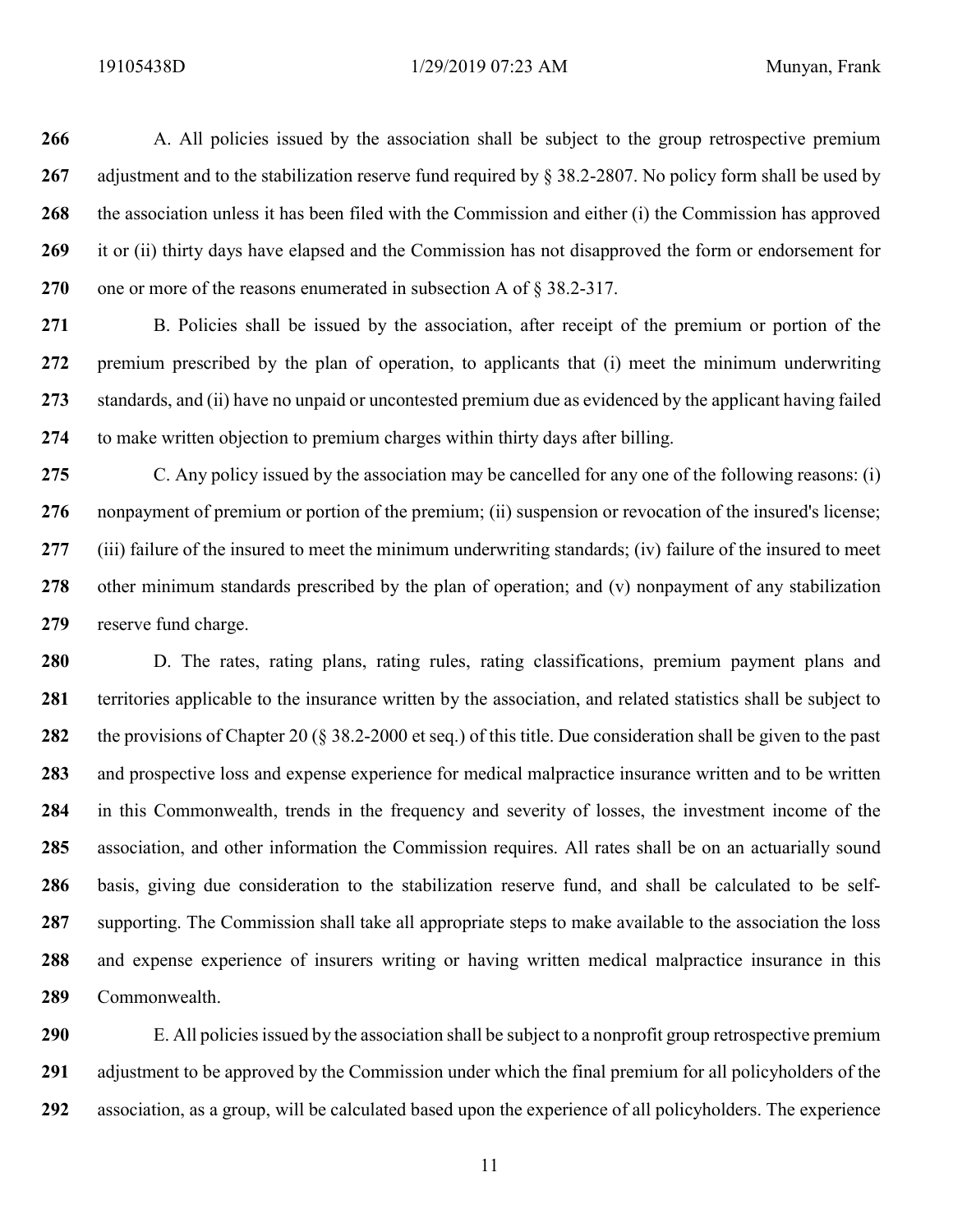of all policyholders shall be calculated following the end of each fiscal period and shall be based upon earned premiums, administrative expenses, loss and loss adjustment expenses, and taxes, plus a reasonable allowance for contingencies and servicing. Policyholders shall be given full credit for all investment income, net of expenses and a reasonable management fee on policyholder supplied funds. Any final 297 premium resulting from a retrospective premium adjustment will be collected from the stabilization fund set forth in § 38.2-2807. The maximum premium for all policyholders as a group shall be limited as provided in § 38.2-2807.

F. 1. The association shall certify to the Commission the estimated amount of any deficit remaining after the stabilization reserve fund has been exhausted in payment of the maximum final premium for all policyholders of the association. Within sixty days after such certification, the Commission shall authorize the association to recover from the members their respective share of the deficit.

2. Members shall be permitted to recover any assessment made by the association under subdivision 1 by deducting the members' share of the deficit from future premium taxes due the Commonwealth. The amount of premium tax deduction for each member's share of the deficit shall be apportioned by the Commission so that the amount of each member's premium tax deduction in each of the ten calendar years following the payment of the member's assessment is equal to ten percent of the assessment paid by the member.

G. In the event that sufficient funds are not available for the sound financial operation of the association, subject to recoupment as provided in this chapter and the plan of operation, all members shall, on a temporary basis, contribute to the financial requirements of the association in the manner provided in this chapter. The contribution shall be reimbursed to the members by the procedure set forth in subdivision F 2.

H. The Commission shall examine the business of the association as often as it deems appropriate to make certain that the group retrospective premium adjustments are being calculated and applied in a manner consistent with this section. If the Commission finds that they are not being calculated and applied in a manner consistent with this section, it shall issue an order to the association, specifying (i) how the calculation and application are not consistent and (ii) stating what corrective action shall be taken.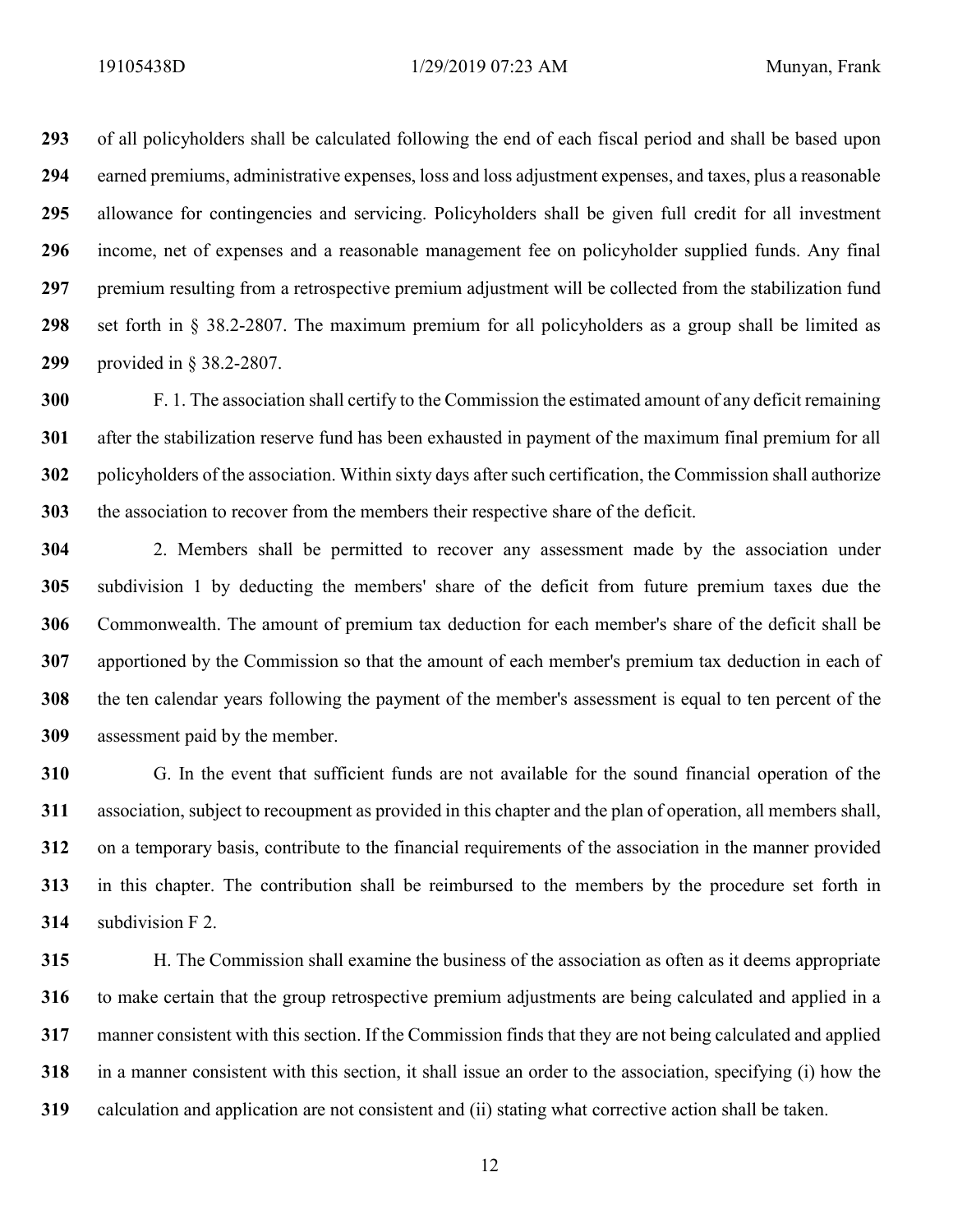| 320 | I. Minimum underwriting criteria for determining eligibility of an applicant for coverage may                  |
|-----|----------------------------------------------------------------------------------------------------------------|
| 321 | include active certification of the physician by a medical specialty board of the American Board of            |
| 322 | Medical Specialties, the National Board of Physicians and Surgeons, the American Osteopathic                   |
| 323 | Association, or the National Board of Osteopathic Physicians and Surgeons, but shall not require such          |
| 324 | certification as a prerequisite of coverage. As used in this subsection, "active certification" means          |
| 325 | satisfactory completion of a continuing education program in the practice of medicine or surgery that is       |
| 326 | approved by the American Board of Medical Specialties or an affiliate thereof, the National Board of           |
| 327 | Physicians and Surgeons, the American Osteopathic Association, or the National Board of Osteopathic            |
| 328 | Physicians and Surgeons. Any licensed insurer that issues a policy of medical malpractice insurance as         |
| 329 | defined in § 38.2-2800 insuring a physician shall not deny coverage under such policy based solely on the      |
| 330 | decision by the physician not to participate in any form of maintenance of certification. Maintenance of       |
| 331 | certification participation or status shall not be considered or used as evidence of a standard of care in any |
| 332 | (i) legal action in which a physician is alleged to have engaged in malpractice, (ii) quality improvement      |
| 333 | assessment, or (iii) peer review assessment. As used in this subsection:                                       |
| 334 | "Maintenance of certification" means any process requiring periodic recertification examinations               |
| 335 | or other activities to maintain specialty medical board certification, which recertification is provided by    |
| 336 | one or more of the medical specialty boards of the American Board of Medical Specialties, the National         |
| 337 | Board of Physicians and Surgeons, the American Osteopathic Association, or any other regulated board           |
| 338 | that the credentialing committee of a hospital or other entity elects to recognize.                            |
| 339 | "Specialty medical board certification" means a certification by a board that specializes in one               |
| 340 | particular area of medicine. Initial certification may be provided by one or more of the medical specialty     |
| 341 | boards of the American Board of Medical Specialties, the National Board of Physicians and Surgeons, the        |
| 342 | American Osteopathic Association, or any other regulated board that the credentialing committee of a           |
| 343 | hospital or other entity elects to recognize. A physician licensed by the Commonwealth is considered a         |
| 344 | board-certified medical specialist in the Commonwealth if the physician receives initial certification by a    |
| 345 | medical board, without regard to the physician's maintenance of certification participation.                   |
| 346 | § 38.2-3407.20. Requirement of medical specialty board certification prohibited.                               |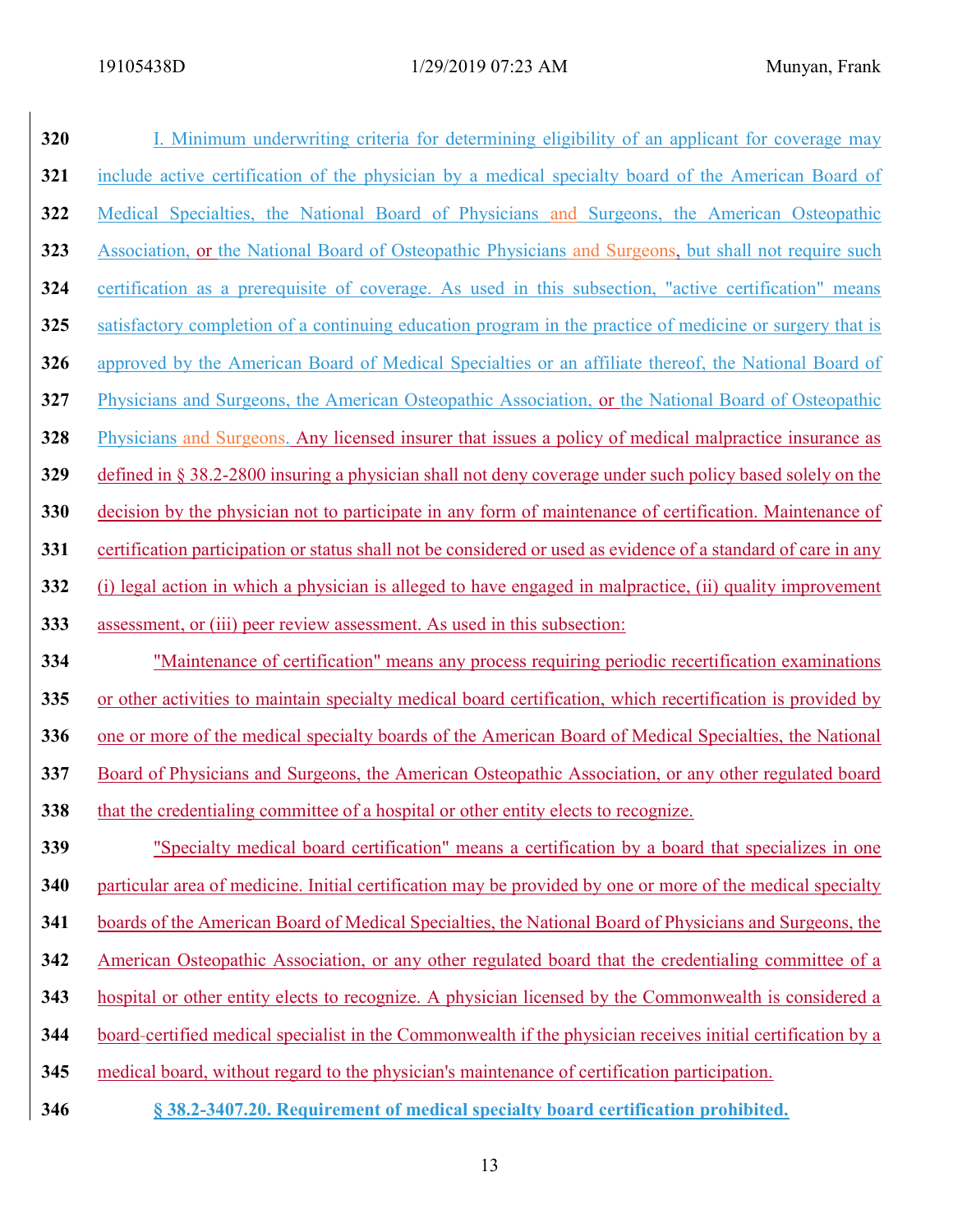347 A. As used in this section, "active certification" means satisfactory completion of a continuing education program in the practice of medicine or surgery that is approved by the American Board of Medical Specialties or an affiliate thereof, the National Board of Physicians and Surgeons, the American Osteopathic Association, or the National Board of Osteopathic Physicians and Surgeons. 351 B. An insurer proposing to issue individual or group accident and sickness insurance policies providing hospital, medical and surgical, or major medical coverage on an expense-incurred basis; corporation providing individual or group accident and sickness subscription contracts; or health maintenance reorganization providing a health care plan for health care services may consider active 355 certification of the physician by a medical specialty board of the American Board of Medical Specialties, the National Board of Physicians and Surgeons, the American Osteopathic Association, or the National Board of Osteopathic Physicians and Surgeons as a criterion for participation in a provider network established for a managed care health insurance plan, as defined in Chapter 58 (§ 38.2-5800 et seq.), or 359 reimbursement for a service covered under such a policy, contract, or plan, but shall not require such 360 certification as a prerequisite for participation or reimbursement.

## 361 § 38.2-4214. Application of certain provisions of law.

No provision of this title except this chapter and, insofar as they are not inconsistent with this chapter, §§ 38.2-200, 38.2-203, 38.2-209 through 38.2-213, 38.2-218 through 38.2-225, 38.2-230, 38.2- 232, 38.2-305, 38.2-316, 38.2-316.1, 38.2-322, 38.2-325, 38.2-326, 38.2-400, 38.2-402 through 38.2-413, 38.2-500 through 38.2-515, 38.2-600 through 38.2-620, 38.2-700 through 38.2-705, 38.2-900 through 38.2-904, 38.2-1017, 38.2-1018, 38.2-1038, 38.2-1040 through 38.2-1044, Articles 1 (§ 38.2-1300 et seq.) and 2 (§ 38.2-1306.2 et seq.) of Chapter 13, §§ 38.2-1312, 38.2-1314, 38.2-1315.1, 38.2-1317 through 38.2-1328, 38.2-1334, 38.2-1340, 38.2-1400 through 38.2-1442, 38.2-1446, 38.2-1447, 38.2-1800 through 38.2-1836, 38.2-3400, 38.2-3401, 38.2-3404, 38.2-3405, 38.2-3405.1, 38.2-3406.1, 38.2-3406.2, 370 38.2-3407.1 through 38.2-3407.6:1, 38.2-3407.9 through 38.2-3407.19 38.2-3407.20, 38.2-3409, 38.2-3411 through 38.2-3419.1, 38.2-3430.1 through 38.2-3454, 38.2-3501, 38.2-3502, subdivision 13 of § 38.2-3503, subdivision 8 of § 38.2-3504, §§ 38.2-3514.1, 38.2-3514.2, §§ 38.2-3516 through 38.2-3520 as they apply to Medicare supplement policies, §§ 38.2-3522.1 through 38.2-3523.4, 38.2-3525, 38.2-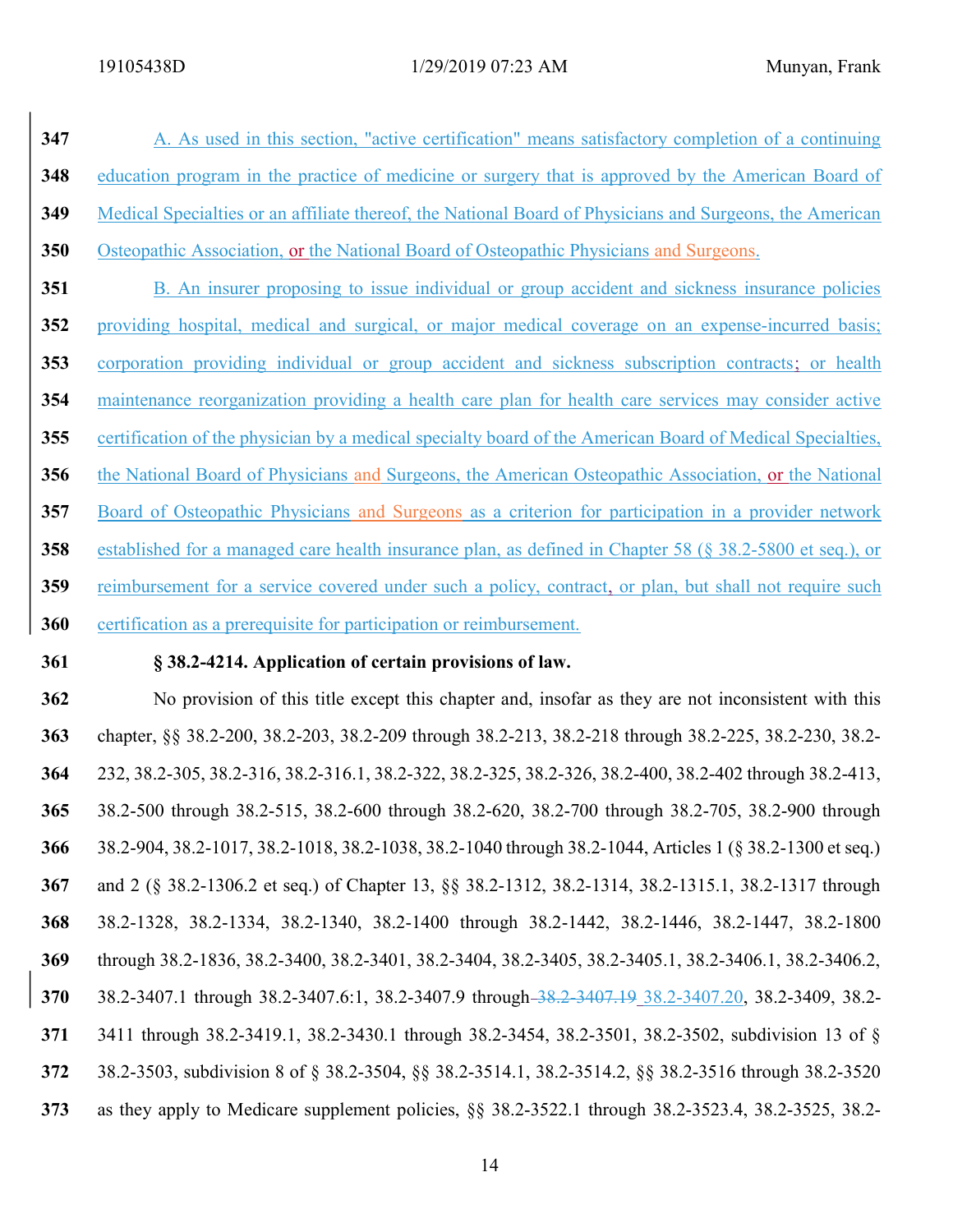3540.1, 38.2-3541 through 38.2-3542, 38.2-3543.2, Article 5 (§ 38.2-3551 et seq.) of Chapter 35, Chapter 35.1 (§ 38.2-3556 et seq.), §§ 38.2-3600 through 38.2-3607, Chapter 52 (§ 38.2-5200 et seq.), Chapter 55 (§ 38.2-5500 et seq.), and Chapter 58 (§ 38.2-5800 et seq.) of this title shall apply to the operation of a plan. 378 § 38.2-4319. Statutory construction and relationship to other laws. A. No provisions of this title except this chapter and, insofar as they are not inconsistent with this chapter, §§ 38.2-100, 38.2-136, 38.2-200, 38.2-203, 38.2-209 through 38.2-213, 38.2-216, 38.2-218 through 38.2-225, 38.2-229, 38.2-232, 38.2-305, 38.2-316, 38.2-316.1, 38.2-322, 38.2-325, 38.2-326, 38.2-400, 38.2-402 through 38.2-413, 38.2-500 through 38.2-515, 38.2-600 through 38.2-620, Chapter 9 (§ 38.2-900 et seq.), §§ 38.2-1016.1 through 38.2-1023, 38.2-1057, 38.2-1306.1, Article 2 (§ 38.2-1306.2 et seq.), § 38.2-1315.1, Articles 3.1 (§ 38.2-1316.1 et seq.), 4 (§ 38.2-1317 et seq.), 5 (§ 38.2-1322 et seq.), 5.1 (§ 38.2-1334.3 et seq.), and 5.2 (§ 38.2-1334.11 et seq.) of Chapter 13, Articles 1 (§ 38.2-1400 et seq.), 2 (§ 38.2-1412 et seq.), and 4 (§ 38.2-1446 et seq. ) of Chapter 14, Chapter 15 (§ 38.2-1500 et seq.), Chapter 17 (§ 38.2-1700 et seq.), §§ 38.2-1800 through 38.2-1836, 38.2-3401, 38.2-3405, 38.2-3405.1, 38.2-3406.1, 38.2-3407.2 through 38.2-3407.6:1, 38.2-3407.9 through 38.2-3407.19 38.2-3407.20, 38.2- 3411, 38.2-3411.2, 38.2-3411.3, 38.2-3411.4, 38.2-3412.1, 38.2-3414.1, 38.2-3418.1 through 38.2- 3418.17, 38.2-3419.1, 38.2-3430.1 through 38.2-3454, 38.2-3500, subdivision 13 of § 38.2-3503, subdivision 8 of § 38.2-3504, §§ 38.2-3514.1, 38.2-3514.2, 38.2-3522.1 through 38.2-3523.4, 38.2-3525, 38.2-3540.1, 38.2-3540.2, 38.2-3541.2, 38.2-3542, 38.2-3543.2, Article 5 (§ 38.2-3551 et seq.) of Chapter 35, Chapter 35.1 (§ 38.2-3556 et seq.), Chapter 52 (§ 38.2-5200 et seq.), Chapter 55 (§ 38.2-5500 et seq.), and Chapter 58 (§ 38.2-5800 et seq.) shall be applicable to any health maintenance organization granted

a license under this chapter. This chapter shall not apply to an insurer or health services plan licensed and regulated in conformance with the insurance laws or Chapter 42 (§ 38.2-4200 et seq.) except with respect to the activities of its health maintenance organization.

398 B. For plans administered by the Department of Medical Assistance Services that provide benefits pursuant to Title XIX or Title XXI of the Social Security Act, as amended, no provisions of this title except this chapter and, insofar as they are not inconsistent with this chapter, §§ 38.2-100, 38.2-136, 38.2-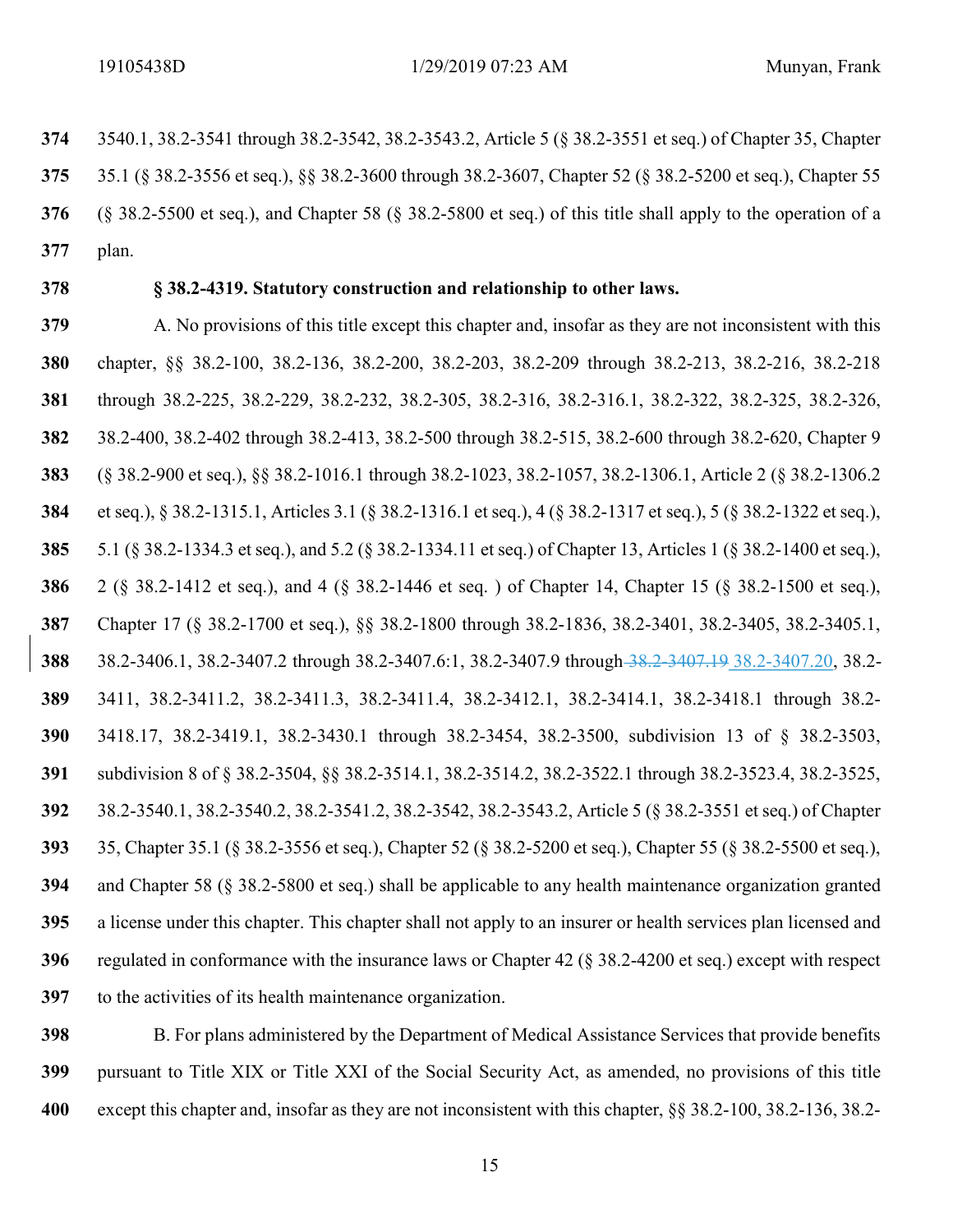200, 38.2-203, 38.2-209 through 38.2-213, 38.2-216, 38.2-218 through 38.2-225, 38.2-229, 38.2-232, 38.2-322, 38.2-325, 38.2-400, 38.2-402 through 38.2-413, 38.2-500 through 38.2-515, 38.2-600 through 38.2-620, Chapter 9 (§ 38.2-900 et seq.), §§ 38.2-1016.1 through 38.2-1023, 38.2-1057, 38.2-1306.1, Article 2 (§ 38.2-1306.2 et seq.), § 38.2-1315.1, Articles 3.1 (§ 38.2-1316.1 et seq.), 4 (§ 38.2-1317 et seq.), 5 (§ 38.2-1322 et seq.), 5.1 (§ 38.2-1334.3 et seq.), and 5.2 (§ 38.2-1334.11 et seq.) of Chapter 13, Articles 1 (§ 38.2-1400 et seq.), 2 (§ 38.2-1412 et seq.), and 4 (§ 38.2-1446 et seq.) of Chapter 14, §§ 38.2-3401, 38.2-3405, 38.2-3407.2 through 38.2-3407.5, 38.2-3407.6, 38.2-3407.6:1, 38.2-3407.9, 38.2- 3407.9:01, and 38.2-3407.9:02, subdivisions F 1, F 2, and F 3 of § 38.2-3407.10, §§ 38.2-3407.11, 38.2- 3407.11:3, 38.2-3407.13, 38.2-3407.13:1, 38.2-3407.14, 38.2-3411.2, 38.2-3418.1, 38.2-3418.2, 38.2- 3419.1, 38.2-3430.1 through 38.2-3437, 38.2-3500, subdivision 13 of § 38.2-3503, subdivision 8 of § 38.2-3504, §§ 38.2-3514.1, 38.2-3514.2, 38.2-3522.1 through 38.2-3523.4, 38.2-3525, 38.2-3540.1, 38.2- 3540.2, 38.2-3541.2, 38.2-3542, 38.2-3543.2, Chapter 52 (§ 38.2-5200 et seq.), Chapter 55 (§ 38.2-5500 et seq.), and Chapter 58 (§ 38.2-5800 et seq.) shall be applicable to any health maintenance organization granted a license under this chapter. This chapter shall not apply to an insurer or health services plan licensed and regulated in conformance with the insurance laws or Chapter 42 (§ 38.2-4200 et seq.) except with respect to the activities of its health maintenance organization.

C. Solicitation of enrollees by a licensed health maintenance organization or by its representatives shall not be construed to violate any provisions of law relating to solicitation or advertising by health professionals.

420 D. A licensed health maintenance organization shall not be deemed to be engaged in the unlawful practice of medicine. All health care providers associated with a health maintenance organization shall be subject to all provisions of law.

E. Notwithstanding the definition of an eligible employee as set forth in § 38.2-3431, a health maintenance organization providing health care plans pursuant to § 38.2-3431 shall not be required to 425 offer coverage to or accept applications from an employee who does not reside within the health maintenance organization's service area.